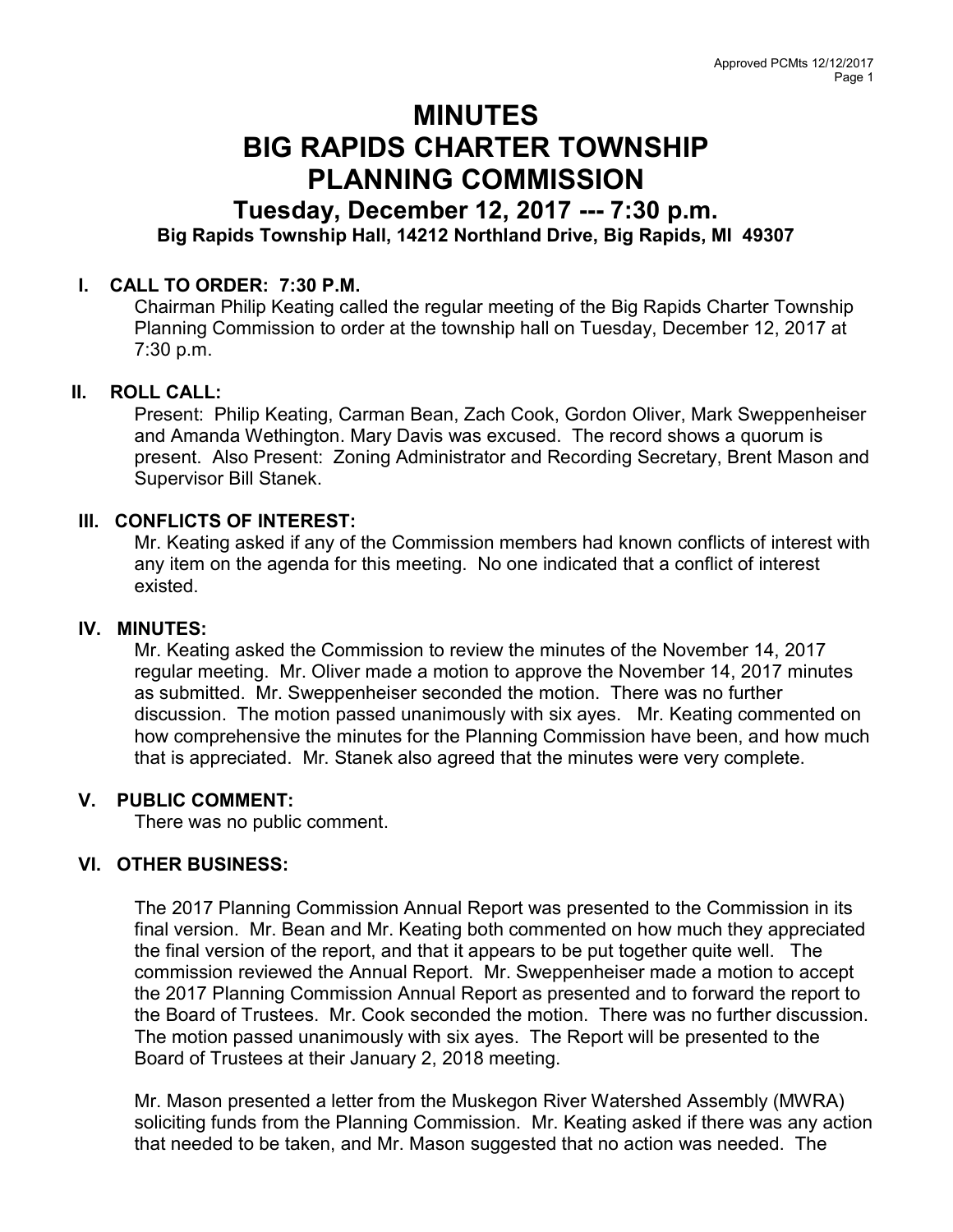Commission did discuss the value of the MWRA and the good job they do in helping to protect the Muskegon River basin. Mr. Sweppenheiser also commented on grant funds that the MWRA has been instrumental in obtaining for river projects in the area.

Mr. Keating asked for background information regarding the letter from Sue Glatz in reference to the possible cell phone tower on property adjoining her property at The Hills of Mitchell Creek. Mr. Mason stated that the letter was received on November 15, 2017, one day after the last Planning Commission meeting. Mr. Mason read the letter into the record:

November 10, 2017

Planning Commission Big Rapids Township 14212 Northland Drive Big Rapids, MI 49307

#### Board Members,

I am writing concerning a proposed Cell Tower to the west of my property, known as The Hills of Mitchell Creek. I will be out of state when your meeting is being held, but hope you will give my letter some consideration.

I think the site of the tower would be detrimental to selling my lots. I realize that this is a selfish statement, but when I sell lots, people build on them and they pay property taxes, which the Township receives. The site of a Cell tower would not be a natural site, therefore would not be conducive to a wooded setting, natural beauty, etc.

I hope you will consider the above when making your decision. Thank you for your time.

Yours truly, (signed Sue Glatz) Sue Glatz

The Commission members discussed the requirements for a cell phone tower as laid out in the Zoning Ordinance, and asked questions about the requirements for issuing a special use permit. Mr. Bean asked questions about notification for the public hearing, and whether we should notify property owners beyond the minimum 300 feet required by statute, since this could affect people further away than the required 300 feet. Mr. Keating requested that Mr. Mason should respond to Ms. Glatz's letter and state that at this point we have not received a request for this use, and also include a copy of the zoning language that is applicable to the area and cell towers. Mr. Mason stated that he would do that.

The new Land Use ordinance books were presented to the Commission. Mr. Mason reiterated that he was sorry it took so long to finally get the new books out to the Commission members. He continued with information about the new layout and the inclusion of new land use sections that haven't been included in previous Zoning Ordinance books.

Mr. Keating asked if there was any other business for the Commission, and the only item discussed was whether an MSU Extension Citizen Planner Course might be brought to the area. Mr. Mason advised that he is looking into the possibility and hopes to work with